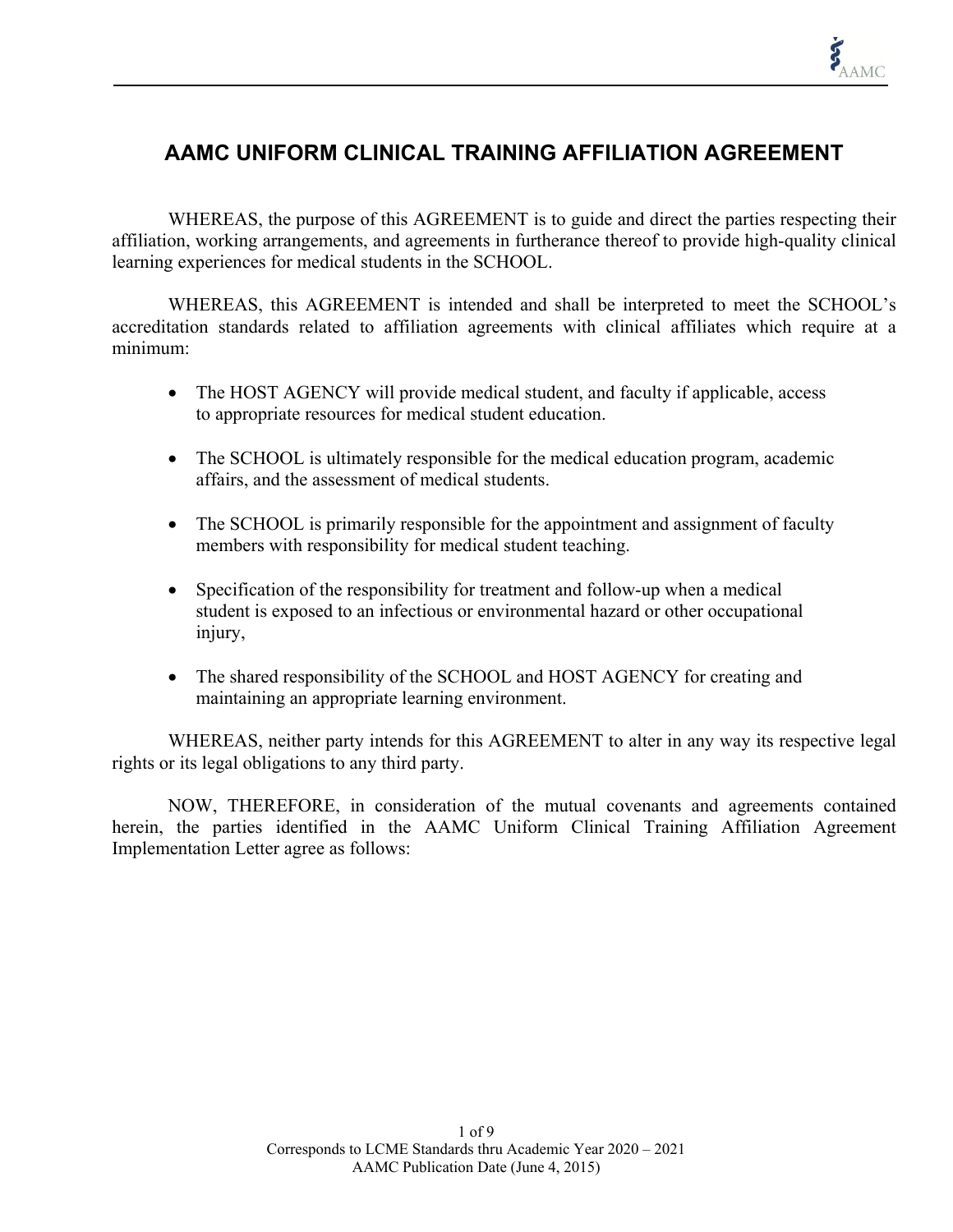#### **A. Responsibilities of the SCHOOL**

1. The SCHOOL will plan and determine the adequacy of the educational experience of the students in theoretical background, basic skill, professional ethics, attitude and behavior and shall assign to the HOST AGENCY only those students who have satisfactorily completed the prerequisite didactic portions of the SCHOOL's curriculum.

2. The SCHOOL will retain ultimate responsibility for the education and assessment of its students. The School's representative for this Agreement shall be a faculty member appointed and assigned by the SCHOOL, who will be responsible for medical student teaching and assessment provided pursuant to this Agreement.

3. The SCHOOL will advise all students assigned to the HOST AGENCY facilities regarding the confidentiality of patient/client records and patient/client information imparted during the training experience. The SCHOOL will also advise all students that the confidentiality requirements survive the termination or expiration of this AGREEMENT.

4. The SCHOOL will require all participating students to maintain health insurance and provide proof of health insurance to the School**.** The HOST AGENCY may request the student provide proof of health insurance prior to beginning of the training experience.

5. The SCHOOL will require all participating students to have completed an appropriate criminal background check, and to have documented appropriate immunizations on file with the SCHOOL. If applicable, the HOST AGENCY shall notify the student of any requests for evidence of criminal background test or immunization. The SCHOOL will inform the student of his/her responsibility to provide evidence to the HOST AGENCY of any required criminal background checks or immunizations, when requested. The HOST AGENCY shall notify the SCHOOL of its requirements of an acceptable criminal background check and required immunizations. The SCHOOL will also inform students that they may be required to undergo a drug test or other similar screening tests pursuant to the HOST AGENCY'S policies and practices, and that the cost of any such test will be paid by the student, if not the HOST AGENCY.

6. The SCHOOL will advise students that they are required to comply with HOST AGENCY rules, regulations, and procedures**.** 

7. If requested by the HOST AGENCY, the SCHOOL will provide instruction to the HOST AGENCY'S staff with respect to the SCHOOL's expectations regarding assessment of the SCHOOL'S students at the HOST AGENCY.

8. The SCHOOL warrants and represents that it provides occurrence-based liability insurance or self-insurance for its students with limits of at least \$1,000,000 per occurrence and \$3,000,000 annual aggregate. However, if the SCHOOL is a public entity entitled to governmental immunity protections under applicable state law, then the SCHOOL shall provide occurrence-based liability coverage in accordance with any limitations associated with the applicable law; but the SCHOOL shall provide such insurance with limits of at least \$1,000,000 per occurrence and \$3,000,000 annual aggregate in the event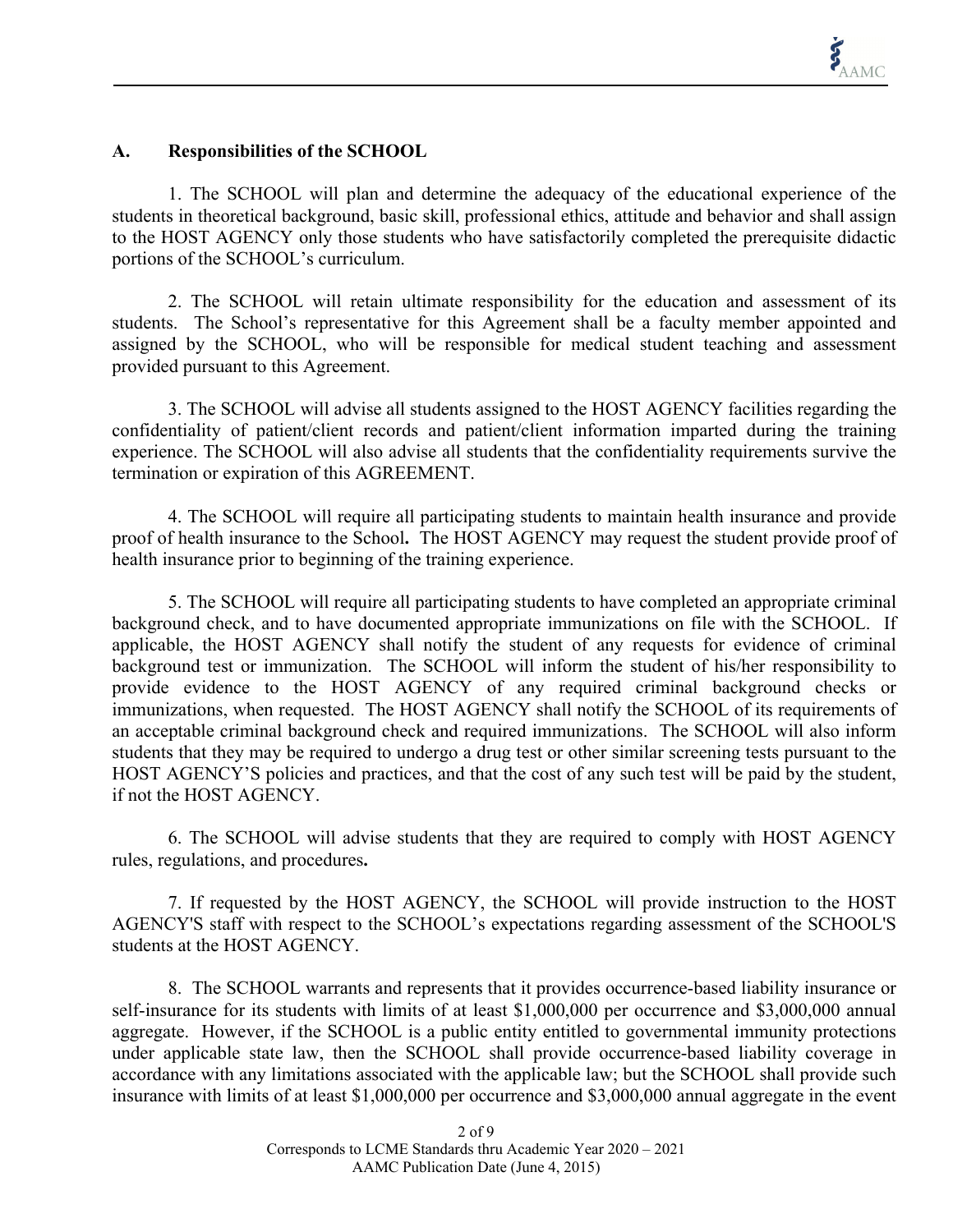governmental immunity protections are determined by a court of competent jurisdiction to not apply. If requested by the HOST AGENCY, the SCHOOL shall provide a certificate of insurance demonstrating coverage for students completing clinical training at the HOST AGENCY.

## **B. Responsibilities of the HOST AGENCY**

1. The HOST AGENCY has a responsibility to maintain a positive, respectful, and adequately resourced learning environment so that sound educational experiences can occur. Therefore, the HOST AGENCY will provide students and faculty with access to appropriate resources for medical student education including: a) access to patients at HOST AGENCY facilities in an appropriately supervised environment, in which the students can complete the SCHOOL's curriculum; b) student security badges or other means of secure access to patient care areas; c) access and required training for medical students in the proper use of electronic medical records or paper charts, as applicable; d) computer access; e) secure storage space for medical students' personal items when at the HOST AGENCY; and f) access to call rooms, if necessary.

2. The HOST AGENCY will retain full authority and responsibility for patient care and quality standards, and will maintain a level of care that meets generally accepted standards conducive to satisfactory instruction. While in HOST AGENCY's facilities, students will have the status of trainees; are not to replace HOST AGENCY staff; and, are not to render unsupervised patient care and/or services. All services rendered by students must have educational value and meet the goals of the medical education program. HOST AGENCY and its staff will provide such supervision of the educational and clinical activities as is reasonable and appropriate to the circumstances and to the student's level of training.

3. The HOST AGENCY staff will, upon request, assist the SCHOOL in the assessment of the learning and performance of participating students by completing assessment forms provided by the SCHOOL and returned to the SCHOOL in a timely fashion.

4. The HOST AGENCY will provide for the orientation of SCHOOL's participating students as to the HOST AGENCY'S rules, regulations, policies, and procedures.

5. The HOST AGENCY agrees to comply with applicable state and federal workplace safety laws and regulations. In the event a student is exposed to an infectious or environmental hazard or other occupational injury (i.e., needle stick) while at the HOST AGENCY, the HOST AGENCY, upon notice of such incident from the student, will provide such emergency care as is provided its employees, including, where applicable: examination and evaluation by HOST AGENCY's emergency department or other appropriate facility as soon as possible after the injury; emergency medical care immediately following the injury as necessary; initiation of the HBV, Hepatitis C (HCV), and/or HIV protocol as necessary; and HIV counseling and appropriate testing as necessary. In the event that HOST AGENCY does not have the resources to provide such emergency care, HOST AGENCY will refer such student to the nearest emergency facility. The SCHOOL will define, for its medical students, who bears financial responsibility for any charges generated.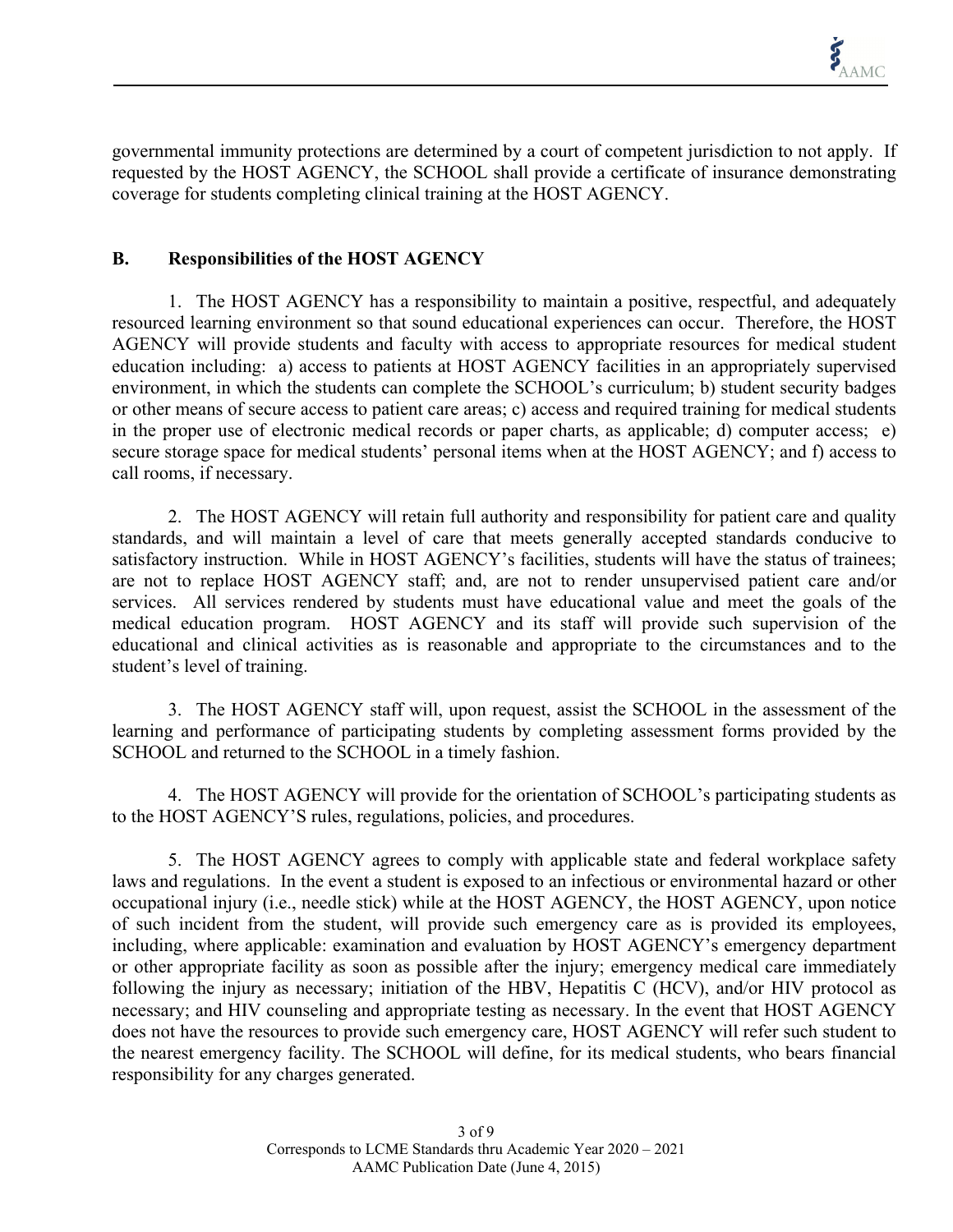6. To the extent the HOST AGENCY, generates or maintains educational records related to the participating student, the HOST AGENCY agrees to comply with the Family Educational Rights and Privacy Act (FERPA), to the same extent as such laws and regulations apply to the SCHOOL and shall limit access to only those employees or agents with a need to know. For the purposes of this Agreement, pursuant to FERPA, SCHOOL hereby designates HOST AGENCY as a school official with a legitimate educational interest in the educational records of the participating student(s) to the extent that access to the SCHOOL's records is required by HOST AGENCY to carry out the Program.

7. Upon request, the HOST AGENCY will provide proof that it maintains liability insurance in an amount that is commercially reasonable.

8. The HOST AGENCY will provide written notification to the SCHOOL promptly if a claim arises involving a student. The HOST AGENCY and SCHOOL agree to share such information in a manner that protects such disclosures from discovery to the extent possible under applicable federal and state peer review and joint defense laws.

9. The HOST AGENCY will resolve any situation in favor of its patients' welfare and restrict a student to the role of observer when a problem may exist until the incident can be resolved by the staff in charge of the student or the student is removed. The HOST AGENCY will notify the SCHOOL'S course director if such an action is required.

10. The HOST AGENCY shall identify a site coordinator from among its medical staff who will communicate and cooperate with the SCHOOL's clerkship director to ensure faculty and medical student access to appropriate resources for the clinical training experience.

# **C. Mutual Responsibilities**

1. Representatives for each party will be established on or before the execution of this AGREEMENT.

2. The parties will work together to maintain an environment of high quality patient care. At the request of either party, a meeting or conference will promptly be held between SCHOOL and HOST AGENCY representatives to resolve any problems or develop any improvements in the operation of the clinical training program.

3. The SCHOOL will provide qualified and competent individuals in adequate number for the instruction, assessment, and supervision of students using the SCHOOL facilities. The HOST AGENCY will provide qualified and competent staff members in adequate number for the instruction and supervision of students using the HOST AGENCY facilities.

4. The SCHOOL and the HOST AGENCY will not discriminate against any employee, applicant or student enrolled in their respective programs because of age, creed, gender identity, national origin, race, sex, sexual orientation or any other basis protected by law.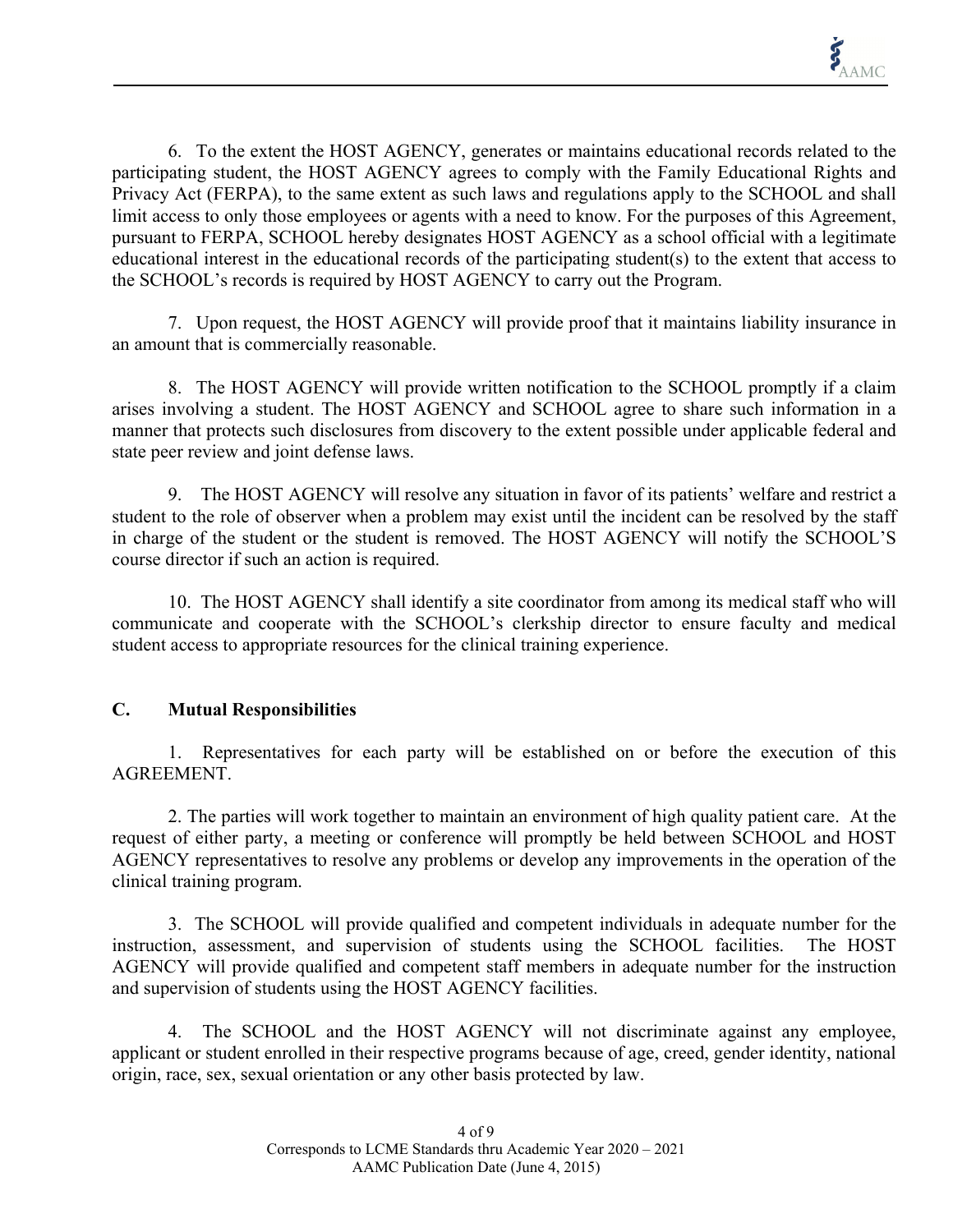5. The SCHOOL, including its faculty, staff, medical students, and residents, and HOST AGENCY share responsibility for creating an appropriate learning environment that includes both formal learning activities and the attitudes, values, and informal "lessons" conveyed by individuals who interact with the student. The parties will cooperate to evaluate the learning environment (which may include on-site visits) to identify positive and negative influences on the maintenance of professional standards, and to conduct and develop appropriate strategies to enhance the positive and mitigate the negative influences. HOST AGENCY shall require its faculty and staff who interact with students to adhere to the expectations set forth in Exhibit A, and communicate student violations to the SCHOOL. SCHOOL agrees to require its students to adhere to the expectations set forth in Exhibit A.

6. HOST AGENCY may immediately remove from the premises and retains the right to suspend or terminate any student's participation at the HOST AGENCY. The HOST AGENCY will immediately notify the appropriate office of the SCHOOL if such an action is required and the reasons for such action. The SCHOOL may terminate a student's participation when, in its sole discretion, it determines that further participation by the student would no longer be appropriate. The SCHOOL will notify the HOST AGENCY if such action is required.

#### **D. Term and Termination**

This AGREEMENT is effective upon execution of the Implementation Letter by both parties to the covered clinical training experience(s) and will continue indefinitely or until terminated. This AGREEMENT may be terminated at any time and for any reason by either party upon not less than ninety (90) days prior written notice to the other party. Should notice of termination be given under this Section, students already scheduled to train at HOST AGENCY will be permitted to complete any previously scheduled clinical assignment at HOST AGENCY.

#### **E. Employment Disclaimer**

The students participating in the program will not be considered employees or agents of the HOST AGENCY or SCHOOL for any purpose. Students will not be entitled to receive any compensation from HOST AGENCY or SCHOOL or any benefits of employment from HOST AGENCY or SCHOOL, including but not limited to, health care or workers' compensation benefits, vacation, sick time, or any other benefit of employment, direct or indirect. HOST AGENCY will not be required to purchase any form of insurance for the benefit or protection of any student of the SCHOOL.

#### **F. Health Insurance Portability and Accountability Act.**

Students participating in clinical training pursuant to this Agreement are members of the HOST AGENCY's workforce for purposes of the Health Insurance Portability and Accountability Act (HIPAA) within the definition of "health care operations" and therefore may have access to patient medical information as provided for in the Privacy Rule of HIPAA. Therefore, additional agreements are not necessary for HIPAA compliance purposes. This paragraph applies solely to HIPAA privacy and security regulations applicable to the HOST AGENCY and, as stated in paragraph E, above, does not establish an employment relationship.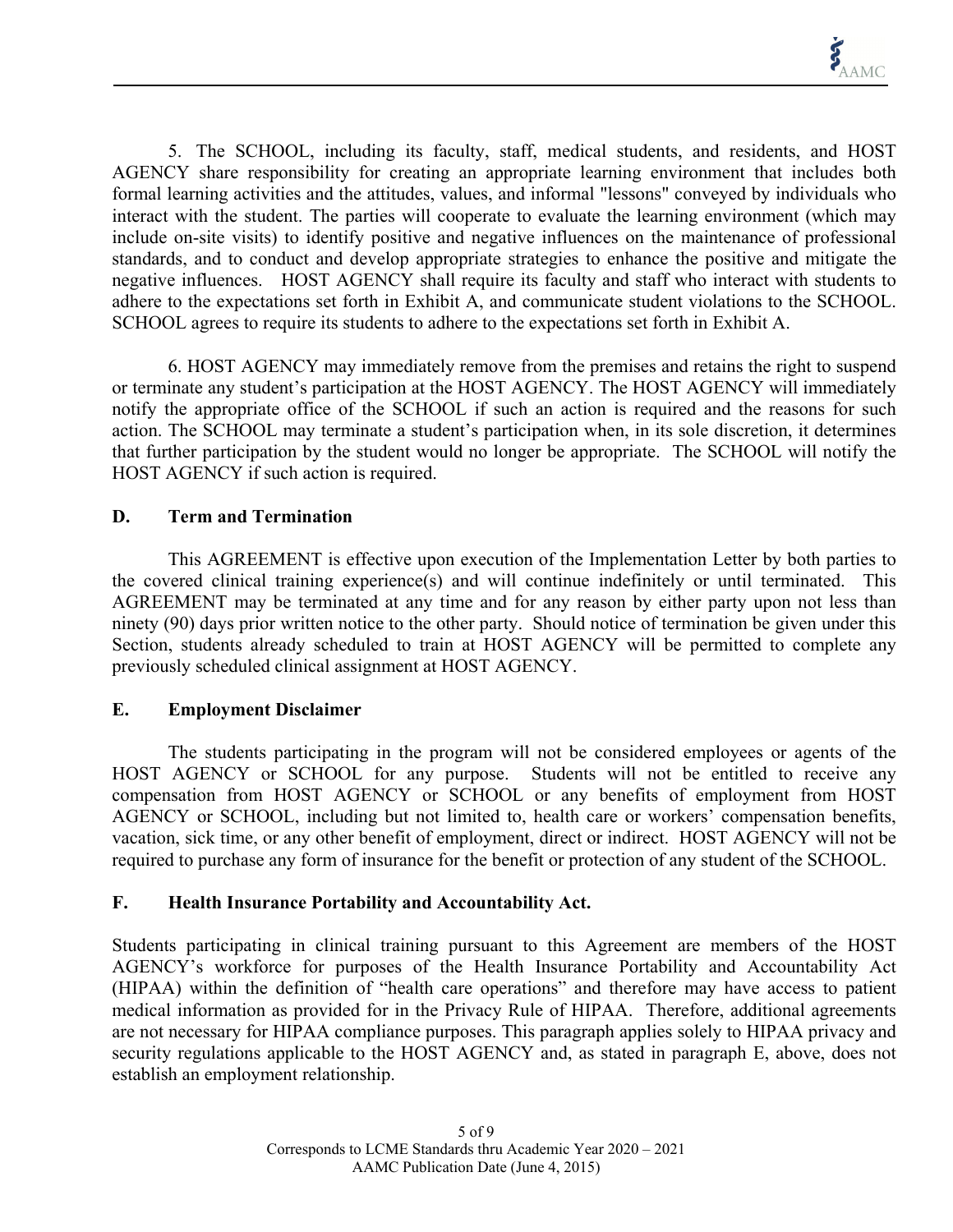### **G. No Agency Relationship Between the Parties.**

Nothing in this Agreement is intended to or shall be construed to constitute or establish an agency, employer/employee, partnership, franchise, or fiduciary relationship between the parties; and neither party shall have the right or authority or shall hold itself out to have the right or authority to bind the other party, nor shall either party be responsible for the acts or omissions of the other except as provided specifically to the contrary herein.

#### **H. Assignment**

This AGREEMENT will not be assigned by either party without the prior written consent of the other**.** 

#### **I. Governmental Immunity**

If the SCHOOL is a public entity entitled to protections of governmental immunity under applicable law, it is specifically understood and agreed that nothing contained in this paragraph or elsewhere in this AGREEMENT will be construed as: an express or implied waiver by the SCHOOL of its governmental immunity or of its state governmental immunity; an express or implied acceptance by SCHOOL of liabilities arising as a result of actions which lie in tort or could lie in tort in excess of the liabilities allowable under the applicable governmental immunity laws; or, a pledge of the full faith and credit of a debtor contract; or, as the assumption by the SCHOOL of a debt, contract, or liability of the HOST AGENCY.

#### **J. No Special Damages**

In no event shall either party be liable hereunder (whether in an action in negligence, contract or tort or based on a warranty or otherwise) for any indirect, incidental, special or consequential damages incurred by the other party or any third party, even if the party has been advised of the possibility of such damages.

#### **K. Notices**

All notices provided by either party to the other will be in writing, and will be deemed to have been duly given when delivered personally or when deposited in the United States mail, First Class, postage prepaid, addressed as indicated in the Uniform Clinical Affiliation Agreement Implementation Letter.

#### **L. No Payments**

No payments shall be made between the parties or to the students in connection with this Agreement.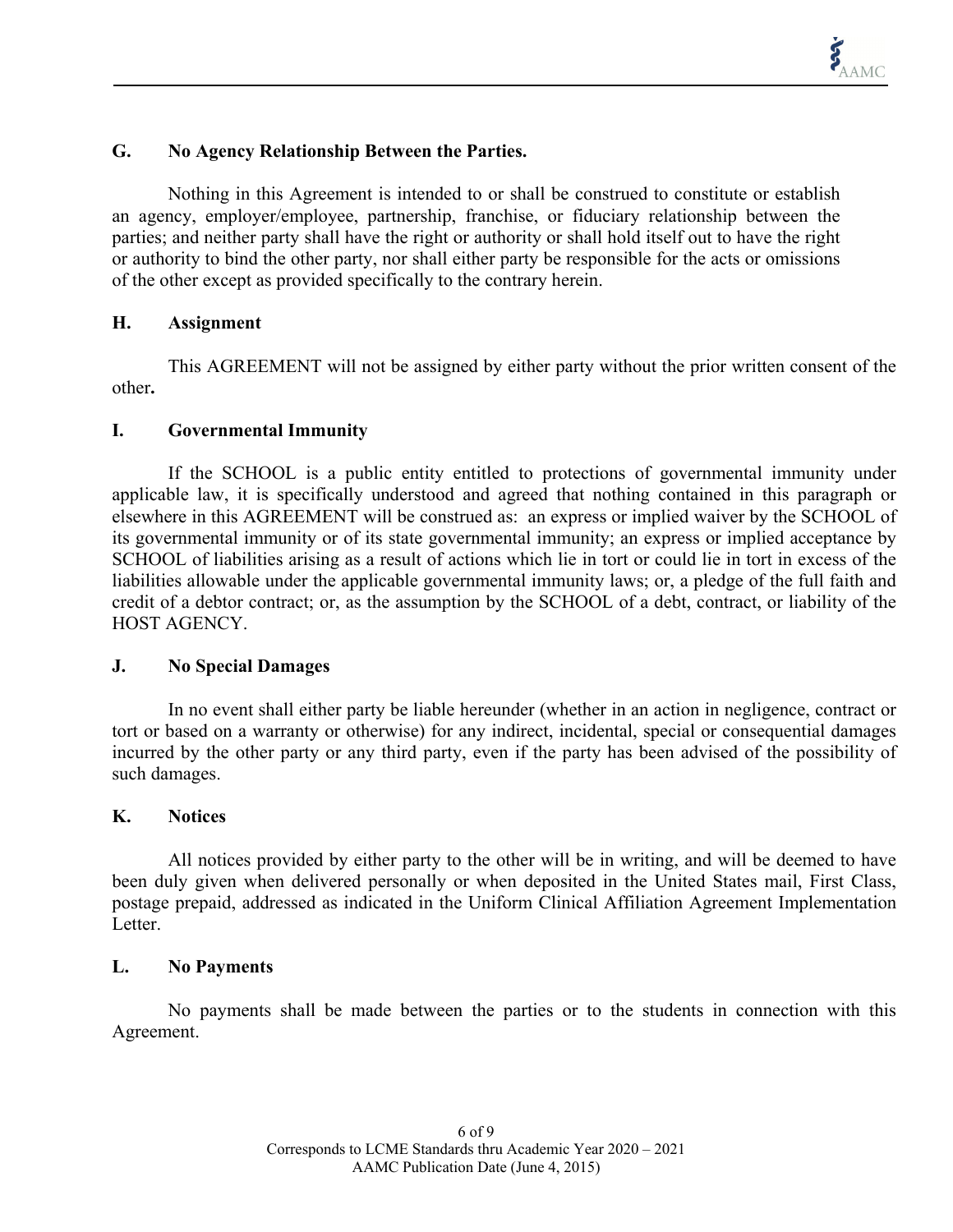#### **M. Severability**

The invalidity of any provision of this AGREEMENT will not affect the validity of any other provisions.

#### **N. Headlines**

Headlines in this AGREEMENT are for convenience only**.** 

## **O. Entire Agreement**

This AGREEMENT contains the entire AGREEMENT of the parties as it relates to this subject matter and may be modified only by additional written provisions contained in a properly executed Uniform Clinical Affiliation Agreement Implementation Letter.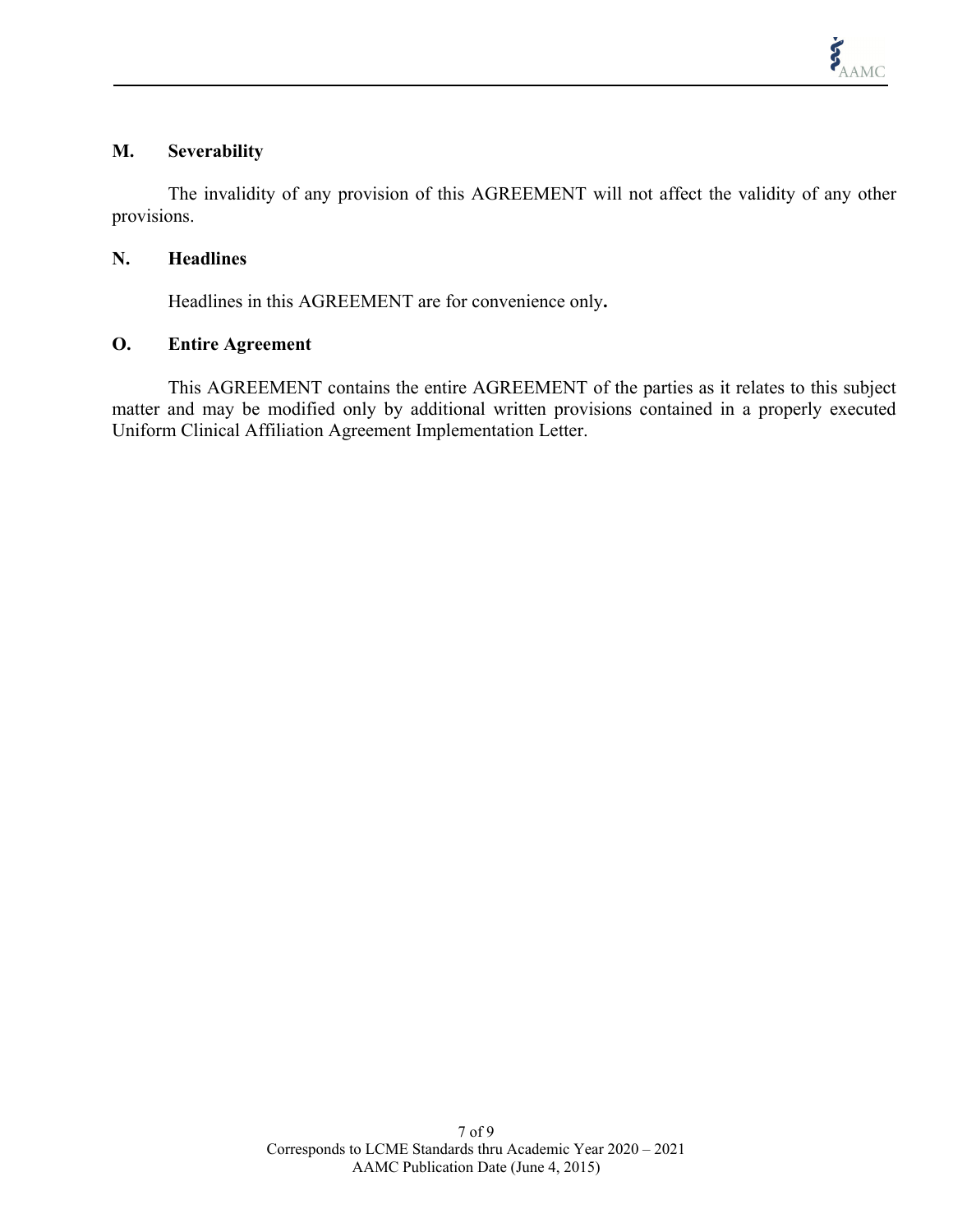# **EXHIBIT A: TEACHER-LEARNER EXPECTATIONS**

The SCHOOL holds in high regard professional behaviors and attitudes, including altruism, integrity, respect for others and a commitment to excellence. Effective learning is best fostered in an environment of mutual respect between teachers and learners. In the context of medical education the term "teacher" is used broadly to include peers, resident physicians, full-time and volunteer faculty members, clinical preceptors, nurses, and ancillary support staff, as well as others from whom students learn.

#### **GUIDING PRINCIPLES:**

**Duty**: Medical educators have a duty to convey the knowledge and skills required for delivering the profession's standard of care and also to instill the values and attitudes required for preserving the medical profession's social contract with its patients.

**Integrity**: Learning environments that are conducive to conveying professional values must be based on integrity. Students and residents learn professionalism by observing and emulating role models who epitomize authentic professional values and attitudes.

**Respect**: Respect for every individual is fundamental to the ethic of medicine. Mutual respect is essential for nurturing that ethic. Teachers have a special obligation to ensure that students and residents are always treated respectfully.

#### **RESPONSIBILITIES OF TEACHERS AND LEARNERS:**

#### **Teachers should:**

- Treat students fairly and respectfully
- Maintain high professional standards in all interactions
- Be prepared and on time
- Provide relevant and timely information
- Provide explicit learning and behavioral expectations early in a course or clerkship
- Provide timely, focused, accurate and constructive feedback on a regular basis and thoughtful and timely evaluations at the end of a course or clerkship
- Display honesty, integrity and compassion
- Practice insightful (Socratic) questioning, which stimulates learning and self-discovery, and avoid overly aggressive questioning which may be perceived as hurtful, humiliating, degrading or punitive